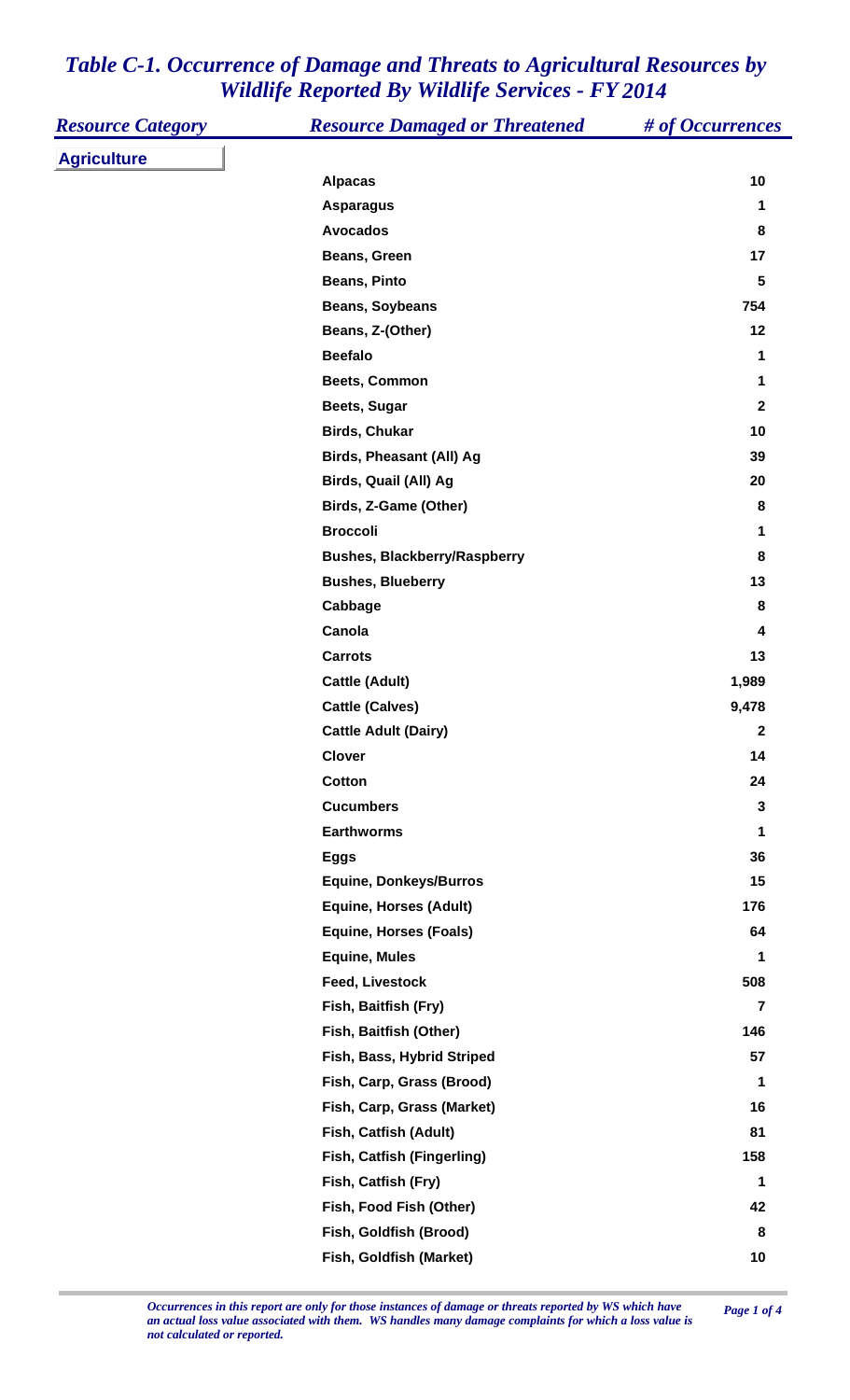| <b>Resource Category</b> | <b>Resource Damaged or Threatened</b> | # of Occurrences |
|--------------------------|---------------------------------------|------------------|
| <b>Agriculture</b>       |                                       |                  |
|                          | Fish, Muskie                          | $6\phantom{1}$   |
|                          | Fish, Ornamental (Brood)              | 17               |
|                          | Fish, Ornamental (Market)             | 11               |
|                          | Fish, Salmon (All) Ag                 | $\boldsymbol{2}$ |
|                          | Fish, Tilapia                         | 1                |
|                          | Fish, Trout, Z-(Other)                | 154              |
|                          | <b>Flax</b>                           | $\mathbf 1$      |
|                          | Fowl, Chickens (Game)                 | 47               |
|                          | Fowl, Chickens (Other)                | 1,559            |
|                          | <b>Fowl, Ducks (Domestic)</b>         | 146              |
|                          | Fowl, Emus                            | $\mathbf{3}$     |
|                          | <b>Fowl, Geese (Domestic)</b>         | 65               |
|                          | Fowl, Guineas                         | 59               |
|                          | <b>Fowl, Pigeons (Domestic)</b>       | 4                |
|                          | <b>Fowl, Turkeys (Domestic)</b>       | 53               |
|                          | <b>Fruit, Apples</b>                  | 44               |
|                          | <b>Fruit, Apricots</b>                | 3                |
|                          | Fruit, Blackberries/Raspberries       | 8                |
|                          | <b>Fruit, Blueberries</b>             | 35               |
|                          | <b>Fruit, Cherries</b>                | 14               |
|                          | Fruit, Citrus (All)                   | $\mathbf 1$      |
|                          | <b>Fruit, Cranberries</b>             | 14               |
|                          | <b>Fruit, Grapes/Muscadines</b>       | 113              |
|                          | <b>Fruit, Peaches</b>                 | 16               |
|                          | <b>Fruit, Pears</b>                   | 10               |
|                          | Fruit, Z-(Other)                      | 26               |
|                          | <b>Gardens, Truck</b>                 | 99               |
|                          | Ginseng                               | 81               |
|                          | <b>Goats (Dairy)</b>                  | 5                |
|                          | <b>Goats, Meat (Adults)</b>           | 242              |
|                          | <b>Goats, Meat (Kids)</b>             | 419              |
|                          | <b>Goats, Mohair (Adult)</b>          | 77               |
|                          | <b>Goats, Mohair (Kids)</b>           | 116              |
|                          | Goats, Z-(Other Adults)               | 718              |
|                          | Goats, Z-(Other Kids)                 | 820              |
|                          | Grain, Stored (Non-Livestock)         | 11               |
|                          | <b>Grains, Barley</b>                 | 23               |
|                          | <b>Grains, Buckwheat</b>              | $\mathbf 3$      |
|                          | <b>Grains, Corn (Field)</b>           | 1,551            |
|                          | Grains, Corn (Indian)                 | 1                |
|                          | <b>Grains, Corn (Sweet)</b>           | 124              |
|                          | Grains, Milo                          | 54               |
|                          | <b>Grains, Oats</b>                   | 66               |
|                          | <b>Grains, Rice</b>                   | 233              |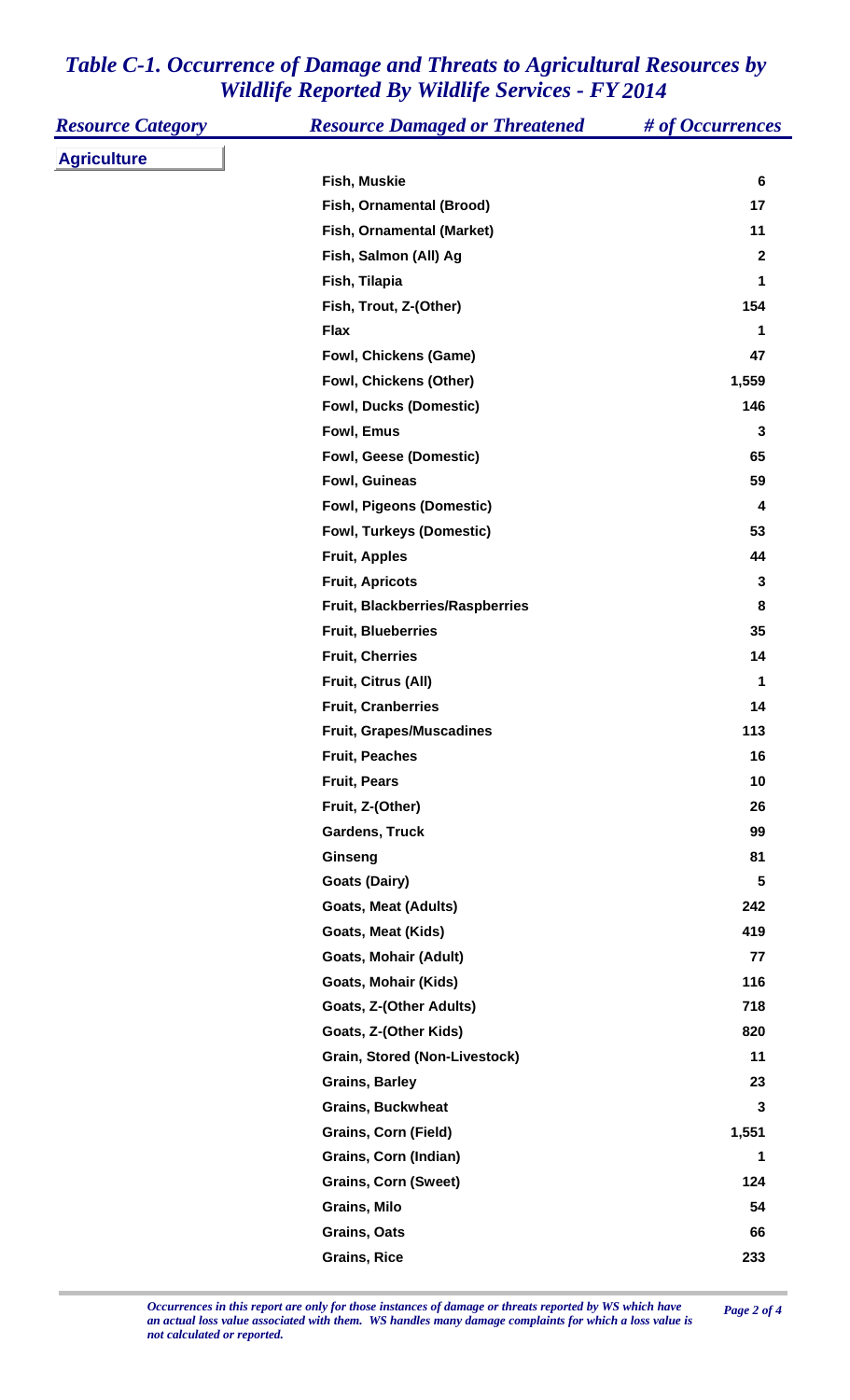| <b>Resource Category</b> | <b>Resource Damaged or Threatened</b>       | # of Occurrences |
|--------------------------|---------------------------------------------|------------------|
| <b>Agriculture</b>       |                                             |                  |
|                          | Grains, Rice (Wild)                         | 16               |
|                          | Grains, Rye                                 | 15               |
|                          | <b>Grains, Wheat</b>                        | 299              |
|                          | Grains, Z-(Other)                           | 35               |
|                          | Grasses/Sod                                 | 102              |
|                          | Hay (Stack/Bales)                           | 77               |
|                          | Hayfields, Alfalfa                          | 460              |
|                          | <b>Hayfields, Mixed Species</b>             | 306              |
|                          | Hives (Bees, Honey, Structures)             | 301              |
|                          | Lettuce                                     | 28               |
|                          | Llamas (All)                                | 45               |
|                          | Mammals, Bison (Buffalo) Ag                 | 24               |
|                          | <b>Mammals, Deer, Axis</b>                  | 46               |
|                          | <b>Mammals, Deer, Fallow</b>                | 19               |
|                          | Mammals, Deer, White-Tailed Ag              | 421              |
|                          | Mammals, Elk (Wapiti) Ag                    | 3                |
|                          | <b>Mammals, Z-Exotic Game (Other)</b>       | 199              |
|                          | <b>Mammals, Z-Native Game (Other)</b>       | 27               |
|                          | <b>Melons, Canteloupe</b>                   | $6\phantom{1}6$  |
|                          | <b>Melons, Watermelons</b>                  | 31               |
|                          | Melons, Z-(Other)                           | $\mathbf{2}$     |
|                          | Nuts, Almond                                | 6                |
|                          | Nuts, Filberts/Hazel                        | 1                |
|                          | <b>Nuts, Pecans</b>                         | 136              |
|                          | Nuts, Pistachio                             | 11               |
|                          | Nuts, Walnut                                | 5                |
|                          | Nuts, Z-(Other)                             | 6                |
|                          | <b>Pasture</b>                              | 1,382            |
|                          | Peafowl, Common                             | 19               |
|                          | <b>Peanuts</b>                              | 44               |
|                          | Peas                                        | 11               |
|                          | <b>Peppers, Chilies</b>                     | 9                |
|                          | Peppers, Sweet                              | $\mathbf 2$      |
|                          | <b>Plants, Aquatic</b>                      | 3                |
|                          | Plants, Commercial Nursery/Greenhouse (All) | 66               |
|                          | <b>Plants, Grapes/Muscadines</b>            | 20               |
|                          | <b>Potatoes</b>                             | 36               |
|                          | <b>Pumpkins</b>                             | 34               |
|                          | <b>Rabbits (Domestic)</b>                   | 31               |
|                          | Rangeland                                   | 466              |
|                          | <b>Sheep (Adult)</b>                        | 3,059            |
|                          | Sheep (Lambs)                               | 5,934            |
|                          | <b>Shellfish, Crawfish</b>                  | 84               |
|                          | <b>Shellfish, Mussels (Cultured Beds)</b>   | 1                |